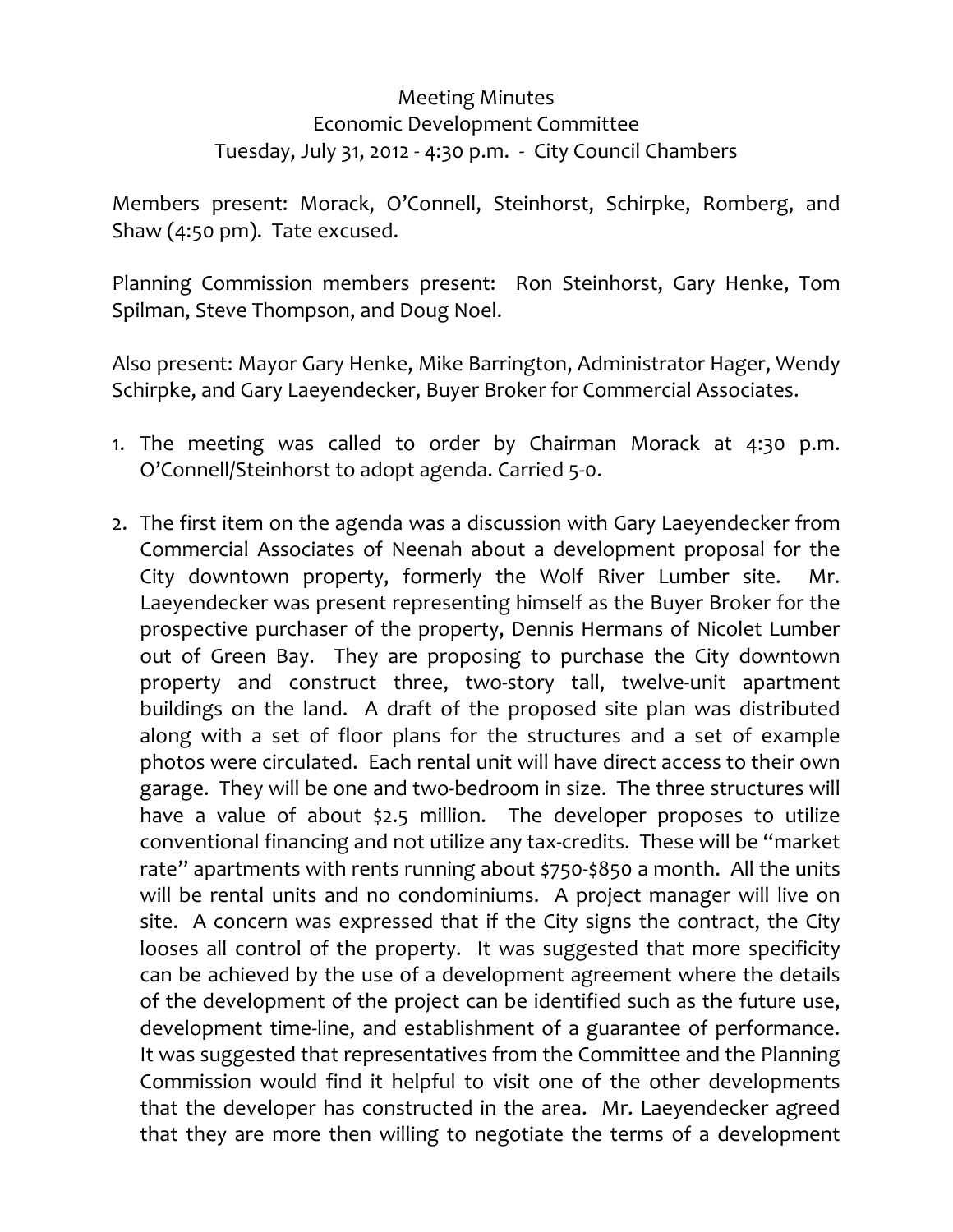agreement and that he would be willing to coordinate a tour of a similar development. A motion was made to have Administrator Hager initiate development of a draft development agreement with Mr. Laeyendecker's client to bring back before the Economic Development Committee for review; to initiate a change in zoning to accommodate multi-family use of the property in the future; and to arrange for a tour of a similar development. Motion passed unanimously.

3. The Committee welcomed Wendy Schirpke from Custom Carpets. At the last Committee meeting it was suggested that the Committee invite local business people to visit with them about what the City could do to make them more successful and to find out what are some of the negative aspects that may be working against their business. Wendy, being the daughter of Gordy Schirpke, a member of the Committee, graciously agreed to be the initial person to meet with the Committee as a trial run of the idea for visiting with our local business people. A general discussion was held. The following are examples of questions that were asked: Why did you locate here? What is your background in this business? What kind of unique challenges did locating in New London present? What are the benefits and costs associated with locating your business downtown? Did you get what you needed from the City?

While conducting the interview, the Committee agreed that it would be beneficial to expand the downtown river front façade grant program to encompass the front facades of the downtown businesses along North Water Street and Pearl Street. The Committee also agreed that while parking can be a problem, there is no easy remedy to the issue. The City generally has a minimal amount of regulations that may interfere with business however; signage regulations may need to be reviewed again as we live in changing times. It was noted that the change in smoking laws has made a mess of downtown. It would be nice if the downtown businesses would pay more attention to what their business clients do to the downtown by helping clean up after them.

The consensus of the group was that it was worth proceeding with interviews with our local business people as we can always learn something from one another. These types of visits are also worthwhile to open lines of communication and develop contacts with our business community. When proceeding with future visits with our downtown business people, it was